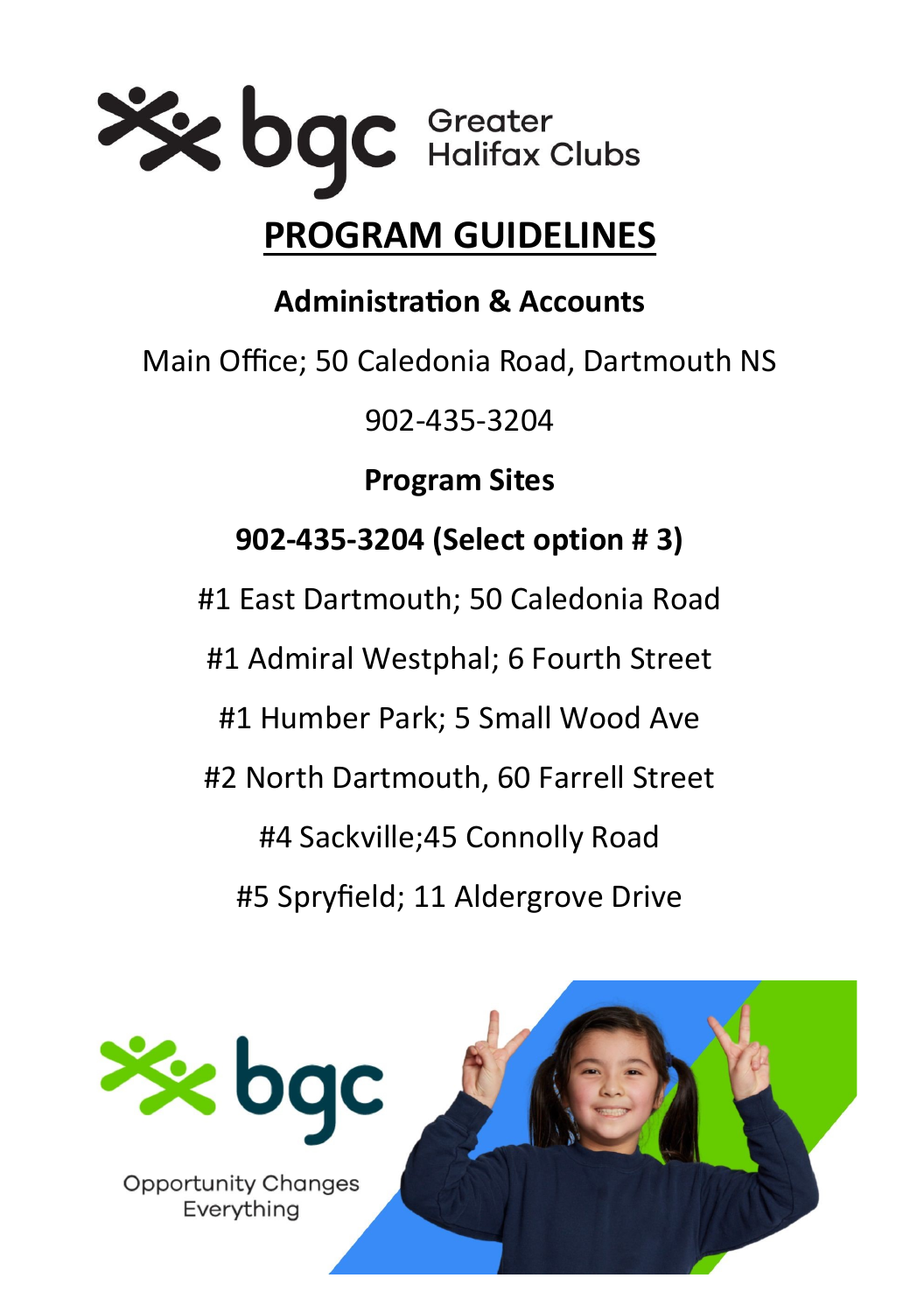# **1.** *EXPECTATIONS OF PARENTS, GUARDIANS & CAREGIVERS*

- Label belongings and check lost & found. The club is NOT responsible for lost, stolen or broken personal items
- Provide indoor footwear (labelled.)
- Provide a refillable, water bottle (no glass) (labelled)
- Send your child/youth prepared for both non-active and active programs / activities.
- Provide nutritional non heat-able lunches, snacks and drinks. We strive to promote healthy eating.
- Update member information, authorized persons on pick-up list, contact numbers several times per year and when member information changes.
- Support the club by participating in questionnaires, fundraising, special events or volunteering. Your assistance helps keep fees down.
- The Club does not tolerate caregivers who use physical and/or verbal force to discipline children/youth in our care. Please use appropriate language and discipline techniques.
- Communicate with staff in a respectful manner. The club does not tolerate inappropriate language or threats of violence.
- Please direct questions or concerns to staff when members (children and youth) are not present. If you have a major concerns please contact the Director of Programs.
- A member will not be released to a caregiver under the influence of alcohol or drugs.
- Inquire how your child/youth is doing, we encourage communication directly with staff at an appropriate time and in an appropriate manner. Staff will touch base on an as-needed bases.

#### **2. ADMISSION / ENROLLMENT Admission**

- In order to participate in any program, activity or event hosted by the BGC Greater Halifax, children and youth must become a member! To become a member (3 to 18 years of age) of the Boys & Girls Club a Membership/Online family account must be completed by a parent/guardian and an annual \$10.00 membership fee paid. Membership term is September 1 to August 31.
- Programs, activities and special events have participant minimums, maximums, age restrictions and/or require the accompaniment of an adult (18 years or older). Children & youth are not necessarily admitted to the Club according to their position on a waiting list, other factors play a role such as: age, area of service, school, etc.
- Children & youth with special needs may not admitted until all necessary resources are in place. Caregivers must meet with the Club Manager and/or the Director of Programs (or designate) prior to registration to ensure; a) our organization has the capacity to provide services based on the child's need and b) financial arrangements are in place. All cases are assessed on an individual basis. Membership may be denied depending on the circumstances and needs of applicants.
- A member, parent, guardian or caregiver who previously used the Club, caused administrative or legal problems, disturbed the peace of the club, behaved in any way which detracted from the sound operation of the club and its programs may not be re-admitted.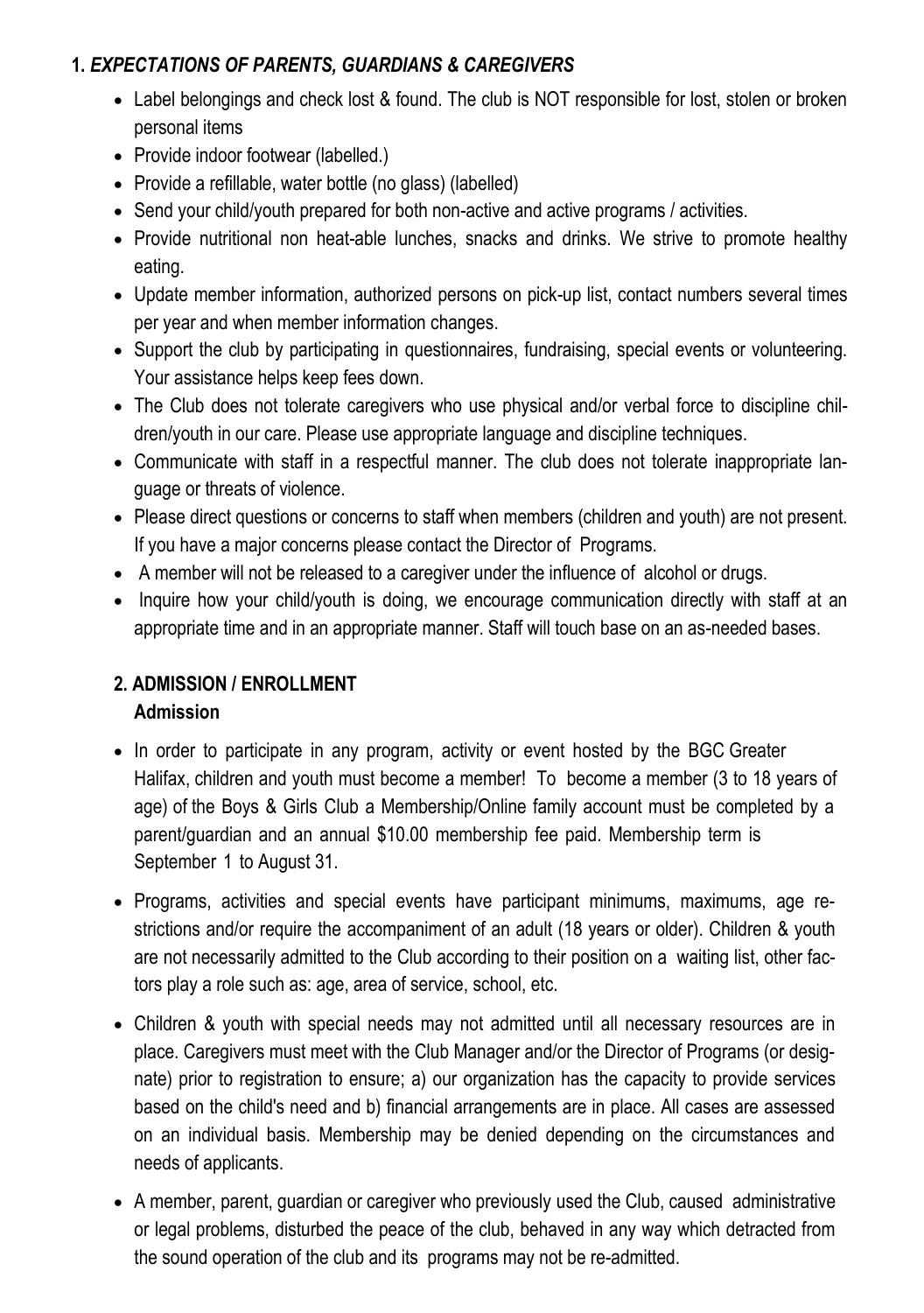- Membership allows children and youth the opportunity to participate in age applicable low or no fee 'core' programs. For example, Torch, Keystone, breakfast, special events, various sports, and evening / weekend activities. Applicants must complete online registration/ fill out required forms as applicable.
- Those who wish to enroll in Registered Programs must complete the registration online (deposit may be required). Fees are billed monthly and payment is due on the 21st via pre-authorized debit transactions.
- Fees for services are processed on the 21st of each month. The onus is that of the client, to ensure the funds are in their account prior to the clock rolling over to 12 am on the 21st of any given month. All transactions that do not clear are charged \$25.00 Administration fee (Insufficient funds, declined, Card was reported lost/stolen, Card issuer wants card returned etc.)
- Banking information and payment changes need to be requested via writing to registration@bgcgh.ca at least 5 business days before the payment process date.
- METHOD OF PAYMENT IS THROUGH PRE-AUTHORIZED DEBIT VIA BGCGH ONLINE ACCOUNT ONLY

### **Refunds / Reimbursement**

- **ALL Deposits are NON-refundable.**
- If an overpayment occurs reimbursement is issued upon request. Please allow fourteen (14) business days to receive this refund by mail.

# **Cancellations**

- Fall/Winter/Spring Programs 2 weeks (14 days) written notice, via email to registration@bgcgh.ca . If this procedure is not followed accounts will be charged.
- Summer Programs Cancellations for all of July service must be submitted in writing via email to registration@bgcgh.ca by June 1<sup>st</sup>. Cancellations for all of August service must be submitted in writing via email to registration@bgcgh.ca by July 1<sup>st</sup>. If this procedure is not followed, accounts will be charged.

# **3. ARRIVAL & DEPARTURE**

Attendance is taken for all programs.

**Registered 'Extended' Programs** (After School, In-service day camps, Xmas break camps, Spring Break Camp)

### **Arrival**

- Supervision does not officially begin until the program starts. **No members will be permitted into the facility before program start times.**
- Parents / guardians or approved designate must accompany their child/ren into the facility at all times to sign their child in for (i.e. in-service days, Christmas/Spring Break, and summer).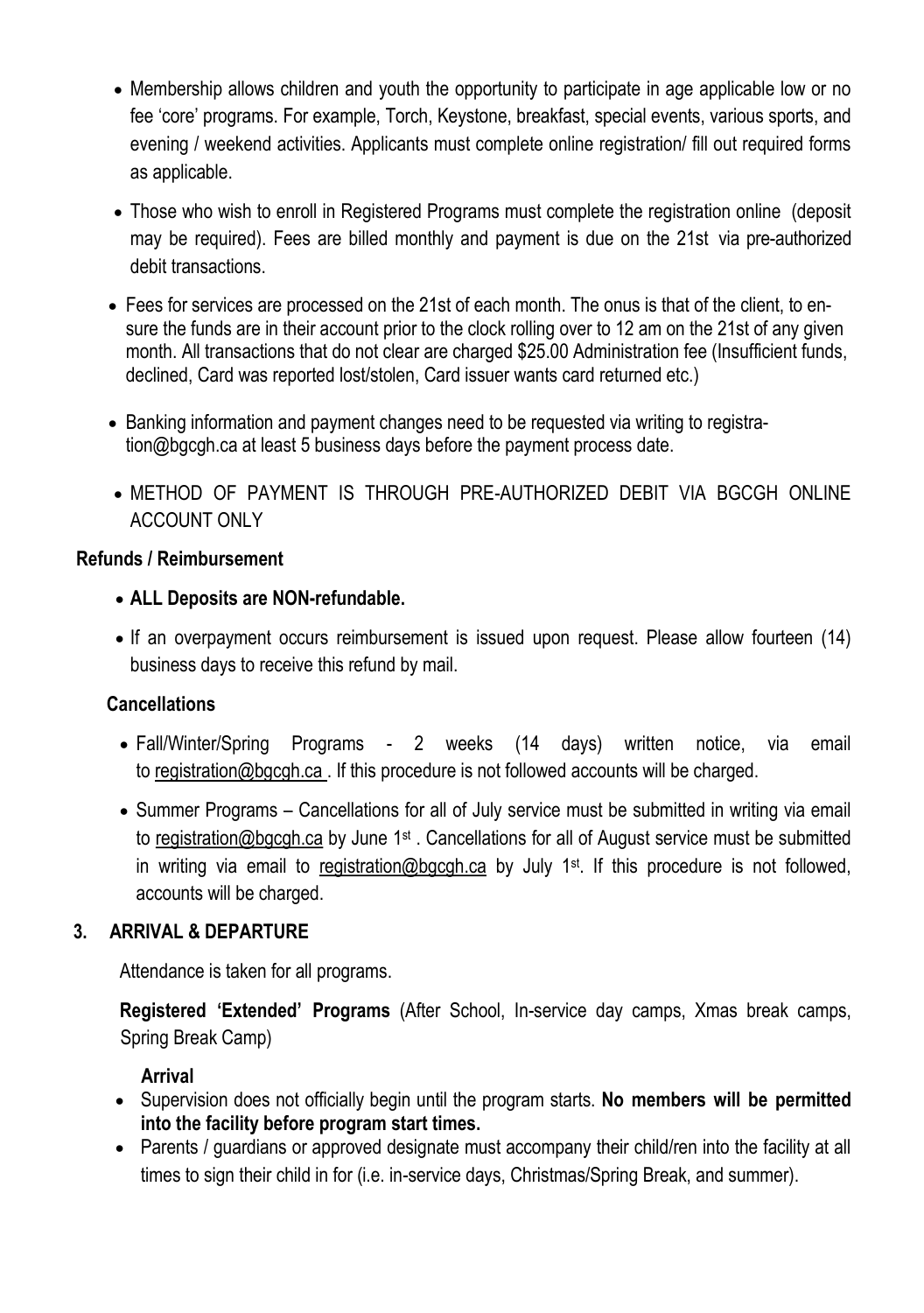- If your child does not attend school on any given day due to an illness or suspension, they are not permitted to attend or participate in any programs /services offered at the BGCGH.
- $\bullet$  If your child has an appointment scheduled during program hours  $(9:00AM 5:00PM)$  make other arrangements for care that day. It is nearly impossible to guarantee where your child will be at a specific time during the day.
- Parents/guardians must notify the club if their child will be absent. Call site by 11AM for absents from After School.

#### **Departure**

- Parents/Guardians **are required to enter the facility** to pick up their child in person and sign/ out. Parents / guardians and approved designates are required to provide a photo ID upon request of Staff. All members must sign out.
- Once a member leaves the program, activity, event or facility, they will not be permitted back that day or evening.
- Parents/guardians should arrive no later than 5:20 PM and depart by 5:30 PM Summer and 5:50 PM and depart by 6:00 PM Fall/Winter/Spring (closing time). All members should have exited the Club facilities by these time.
- Late pick-up fees will be applied to your account if more than one (1) incident occurs without communicating a valid excuse (i.e. emergency, accident). Continued incidents will result in the dismissal of a member from our program.
- Late pick-up fees: \$10.00 the first 15 minutes with an additional \$5.00 for every 10 minutes there after

**Non Registered "Core" Programs:** ( Special events, drop in, youth nights, etc.).

### **Arrival**

- Supervision does not officially begin until the program starts.
- All members who wish to participate must sign in and have appropriate gear.
- Program maximums will be in place for the safety of all.

### **Departure**

- All members who participated must sign out.
- Ages 5 to 11 years Parents/guardians or approved designate must either; pick up their child in person, or provide the Club with written documentation via e-mail on how and when the child will go home.
- Ages 12 to 18 years Members are free to leave with written permission from the Parent/ Guardian. The BGC Greater Halifax is not responsible for children or youth once they have left the facility.
- Once a member leaves the program, activity, event or facility, **they will not be permitted back that day or evening.**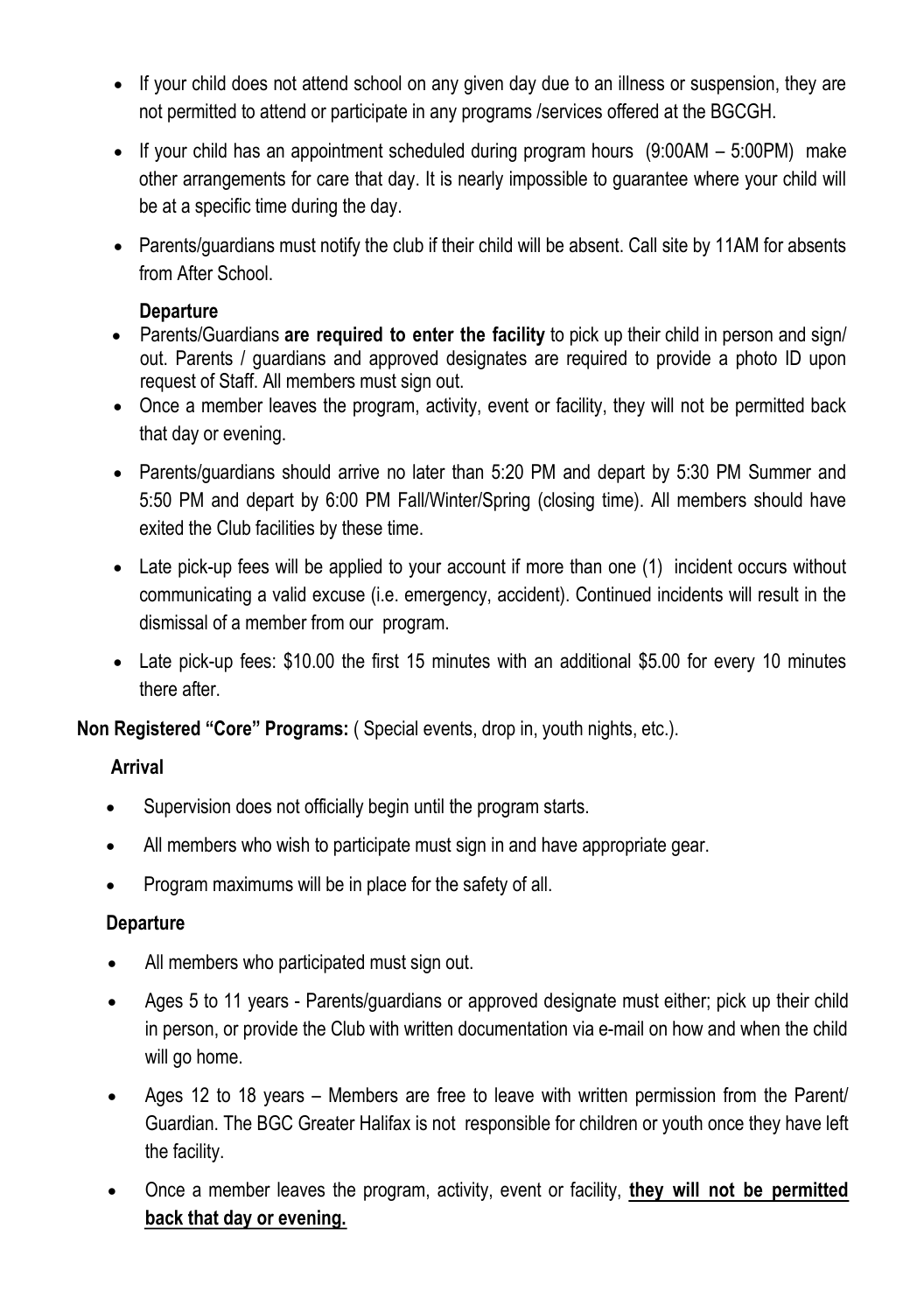## **4. PARTICIPANT RULES**

For the protection of our members, they are required to adhere to the following expectations (others maybe put in place for a specific program):

- No personal phone calls to or from members. Unless in case of emergency.
- No cell phones, gaming devices, stuffed animals or toys from home at the Club.
- Respect any facility they are in.
- Be respectful of other members' wishes, ideas, personal space and concerns.
- Respect staff and adhere to directions/instructions.
- No yelling or shouting while indoors
- No foul language.
- No physical violence in any form (including play fighting/rough housing).
- No chewing gum in the facility.
- No loitering around the facility.
- No sharing food with others so as to guard against food allergies.
- Respect a scent free environment.
- Respect a peanut aware environment.
- Members practice club waste management plan (no littering).
- Share materials and equipment with each other. Equipment will be the responsibility of staff to ensure proper use is taking place and is returned to proper storage.
- Members are not allowed to be in & out of the facility on their own.
- Adhere to boundaries assigned by staff (i.e. rooms, outdoor spaces, etc.)
- Non marking/no skid indoor shoes required in the gym. No outdoor footwear.

### 5. *EMERGENCY PROCEDURES ( Posted at each location).*

### 6. **ACCIDENT / INCIDENT**

- a) **Accident;** Staff are required to completely fill-out and submit a Critical Incident form to their immediate supervisor before the end of their shift. Staff are required for employment to be trained in First Aid and CPR. They attend to minor injuries such as cuts, bruises; scratches, etc. In the case of potentially serious injury such as cuts requiring stitches, suspected broken bones, or head injuries, staff will call 911 & the parent will arrange to meet them at the local Emergency Room or IWK Hospital. Parents/guardians are liable for any costs incurred (i.e. ambulance costs).
- b) **Incidents**; Incidents will occur and staff will address all in a professional and timely manner. Incidents vary in severity and are approached and solved differently. More serious incidents require staff involved to mediate, solve, record and inform their immediate supervisor.

#### **HEALTH POLICY**

The Health Section of the Membership form must be completed. It is the responsibility of the parent/guardian to report diet restrictions, allergies, or other health problems. Members are required to be well enough to participate in daily activities including outside play.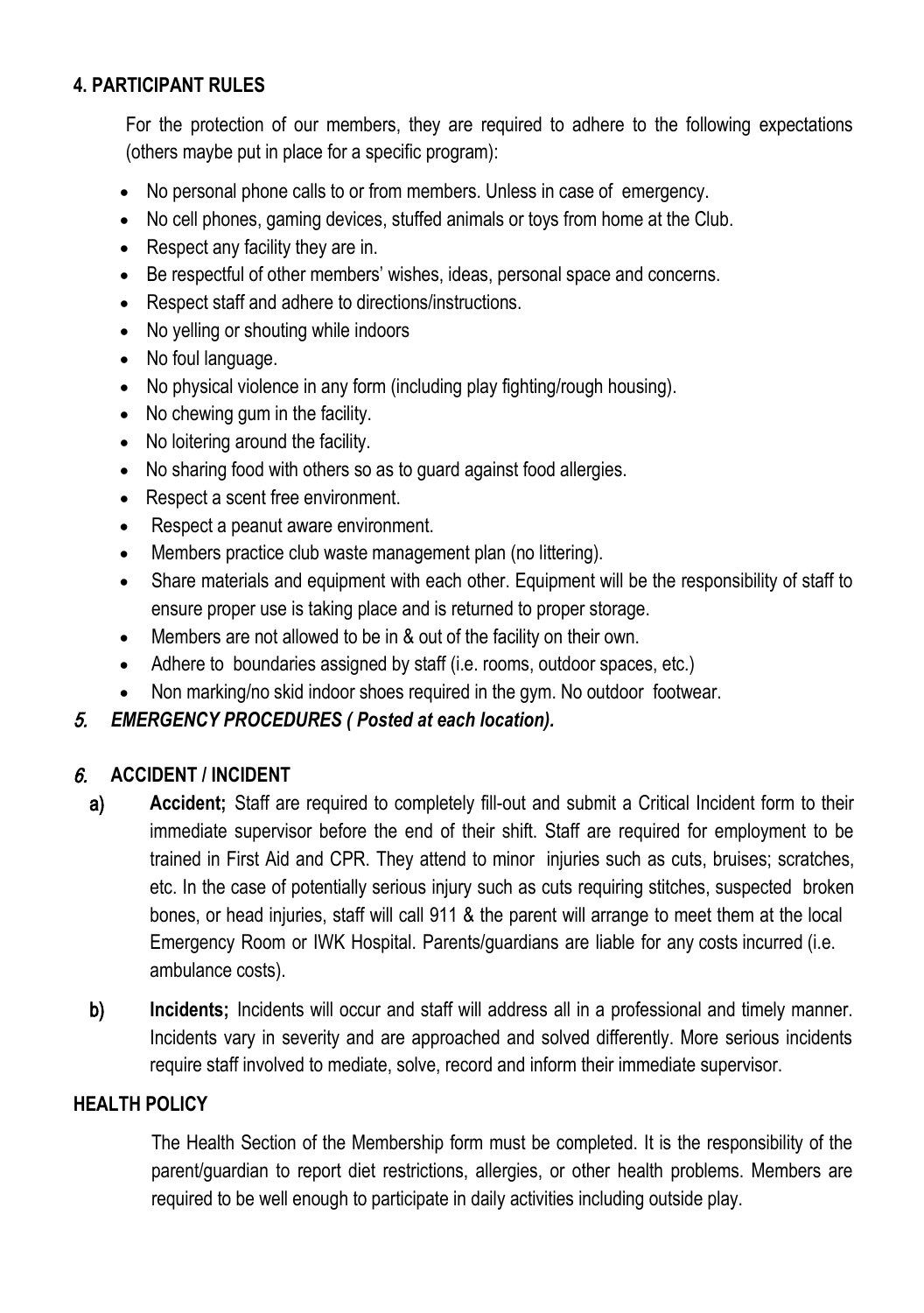a) **Illness:** We expect parents/guardians to keep members home who are sick or carry a communicable disease / illness. This includes, but not limited to, flu symptoms, diarrhea, vomiting, chicken pox, head lice and/or nits and pink eye. After a 24 hour period members will be allowed to re-enter the Club only when the illness / condition has cleared or the member is no longer infectious/contagious.

If a member should become ill or develops any of the above symptoms while attending the Club, the member will be isolated until the parent arrives or has arranged pick up. We cannot arrange care in isolation for very long, therefore parents are required to pick up their child/youth within one hour of notification

b) **Medication:** Should a member be on medication, both prescription and non-prescription, parents must sign a medication form confirming its usage. The parent/guardian should bring the medication to a staff member to place in club medical storage. In case of emergency, verbal agreement from the parent will be considered binding. All medication must be supplied in its original prescription container or over the counter packaging. No needles (except epi pen) will be given by staff and/or volunteers. Parents must provide a cooler bag with icepack if medication requires refrigeration.

#### 7**a) Sun smart / Sunscreen**

Members are responsible to apply their own sunscreen. During late spring, summer and early fall participants are instructed to apply sunscreen prior to coming to the club.

Members are responsible during the day (with reminders from staff) to apply sunscreen. Areas that cannot be reached (i.e. back) participants will be paired with another member of the same gender.

If it is determined after visual inspection by staff that more sunscreen is needed a member must re-apply the sunscreen.

Members must replenish their bodies with liquids throughout the day. All members are required to have their own refillable water bottle daily.

When directed by staff, members must wear a t-shirt and hat.

### **b) Appropriate Wear**

Members are expected to come dressed in appropriate attire for the activities and weather elements.

During the winter months participants are required to have winter boots, snow pants, jacket, hat and mitts. Members who do not have these items will not be permitted to take part in the activities outside. Members will be outside, just not playing in the snow.

During the early spring and late fall members must wear a jacket or sweat shirt while outside.

No offensive language, pictures or logos on clothing.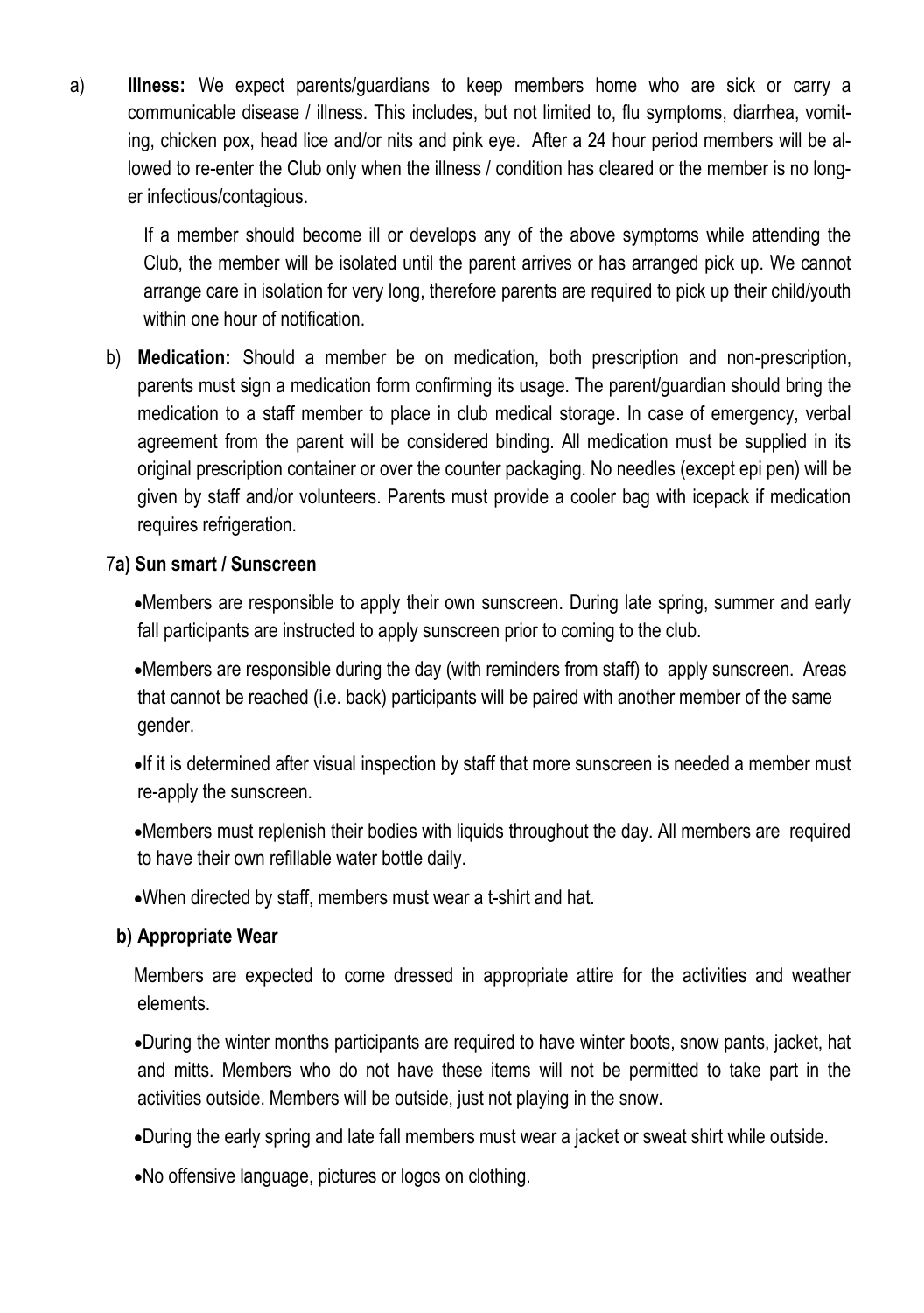•During Summer - t-shirts only, one piece bathing suits only, sandals must have toe & ankle straps. **NO FLIP FLOPS.**

•Children need to wear shorts under dresses and skirts due to activities. Children need their pants secure around the waist.

•Please do not wear expensive or "good" clothes as they may not come back in the same condition.

# **8 .CHILD MANAGEMENT / DISCIPLINE**

In order to ensure a safe, secure and healthy environment for all members the BGCGH has developed a Code of Conduct. In an effort to provide consistency in the lives of members, the staff of BGCGH supports and follows this code of conduct. It is our goal at the BGCGH to help children work through issues and problems in a constructive positive manner. Helping children understand what they could have done differently in any given situation provides them with the tools to make better choices in the future. When an incident occurs between two children, staff are to act as a facilitator to encourage the children to work out the issue using our problem solving model. We view conflict as an opportunity to learn.

# **Problem Solving Model**

# **Step 1:**

Bring both children together. Allow each child to explain what they feel has happened without interruption.

# **Step 2:**

Ask questions of the children to gain a better understanding of the situation. Repeat the story back to the children. Explain to the children within the story what each other was thinking at the time.

# S**tep 3:**

Ask them is there anything they could have done differently. If they cannot identify any changes go back through the story stopping at points in which you are able to ask the question again.

# **Step 4:**

Work with the children to find a solution that both parties can agree on. It does not always have to be "sorry". The children will brainstorm some ideas. What we might think will fix the problem may not always be what they want.

The problem solving model will be used by staff and members to defuse most situations that occur at the Club.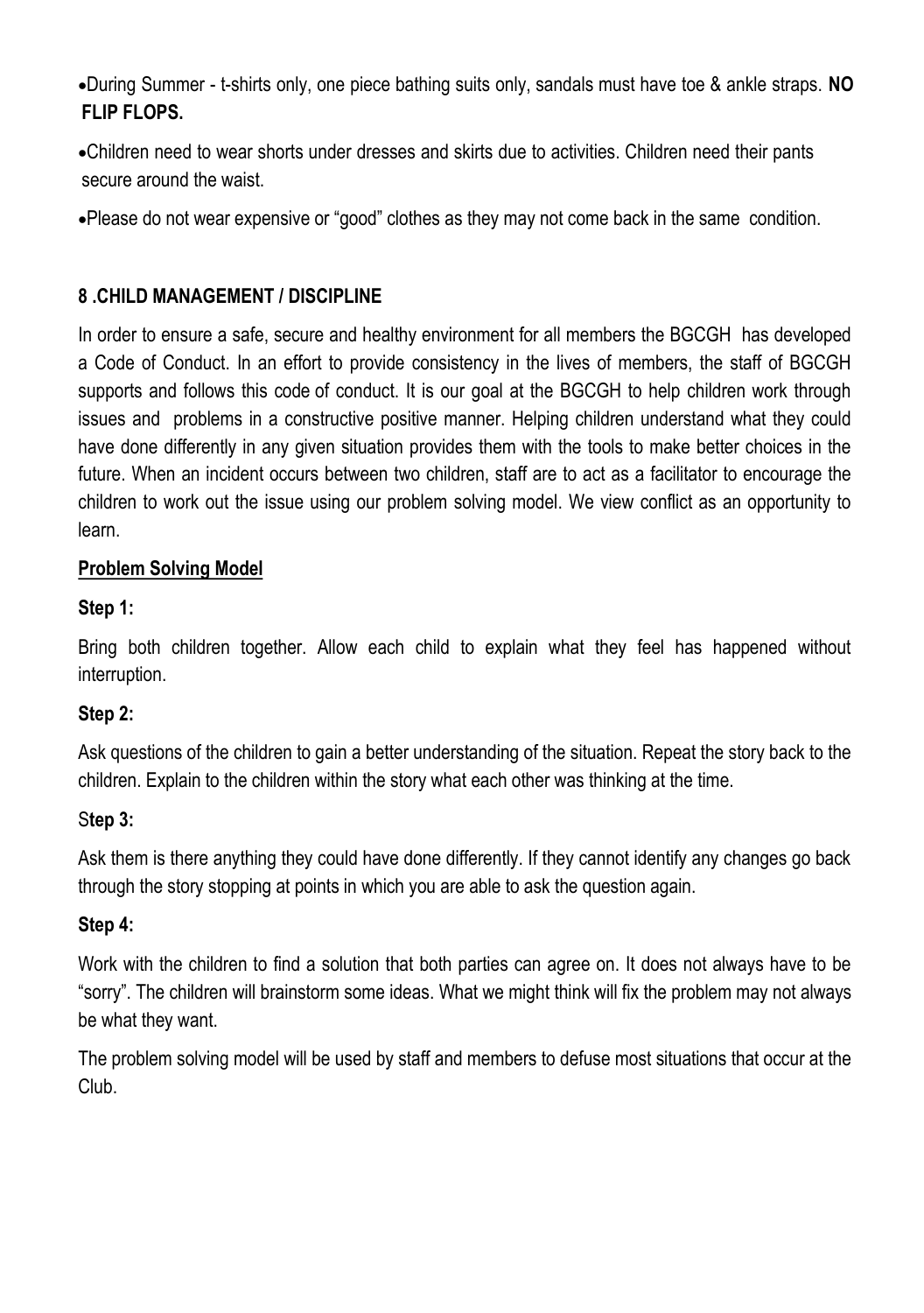## **Incident Report**

When an incident happens at the Club that requires Parent/Guardian notification, a written Critical Incident form will be filled out by staff, which will be reviewed by a supervisor and then given to a parent/ guardian to sign. The BGC Greater Halifax strives to create a positive environment for all of our members. Inappropriate behavior will be addressed and a range of proactive interventions will be used to promote positive behavior. Consequences will be appropriate for each individual member and will consider factors that include the member's age; stage of development; special needs; social/emotional needs; and level of cognitive functioning, etc. Consequences will also reflect the frequency, severity, and intensity of the inappropriate behavior.

When unacceptable behavior leads to:

#### I**ntentional Damage:**

Intentional Damage committed against the Club or property of the club by any member will result in a suspension . If serious vandalism occurs police will be notified.

#### **Alcohol/ Drugs:**

Any member suspected of being under the influence of alcohol or drugs while participating in Club programs or on Club property will have a Parent/Guardian notified immediately. If a parent/guardian cannot be reached the police will be notified immediately.

#### **Stealing:**

Any member caught stealing from the club or another member will be suspended from the Club.

### **Physical Violence:**

Physical violence is not tolerated at the Club. Any member or Parent/Guardian who intentionally inflicts physical harm upon another member, staff, volunteer or parent/guardian will be suspended from the Club. If aggressive behavior continues members will be removed from the program until it is deemed appropriate by the Club Manager for the member to re-enter the program.

### **Threats:**

Threats of violence are not tolerated at the club. Any member or Parent/Guardian who threatens physical violence upon another member, staff ,volunteer or parent/guardian will be suspended from the Club. If threats continue members will be removed from the program until it is deemed appropriate by the Club Manager for the member to re-enter the program. Authorities will be contacted when deemed necessary by staff.

Suspensions are determined by the Club Manager and Director of Programs.

If behavior is beyond the capacity of this organization membership can be revoked according to **Bylaw** 

**1.e)** "The society has the right to accept, reject or terminate membership in the club."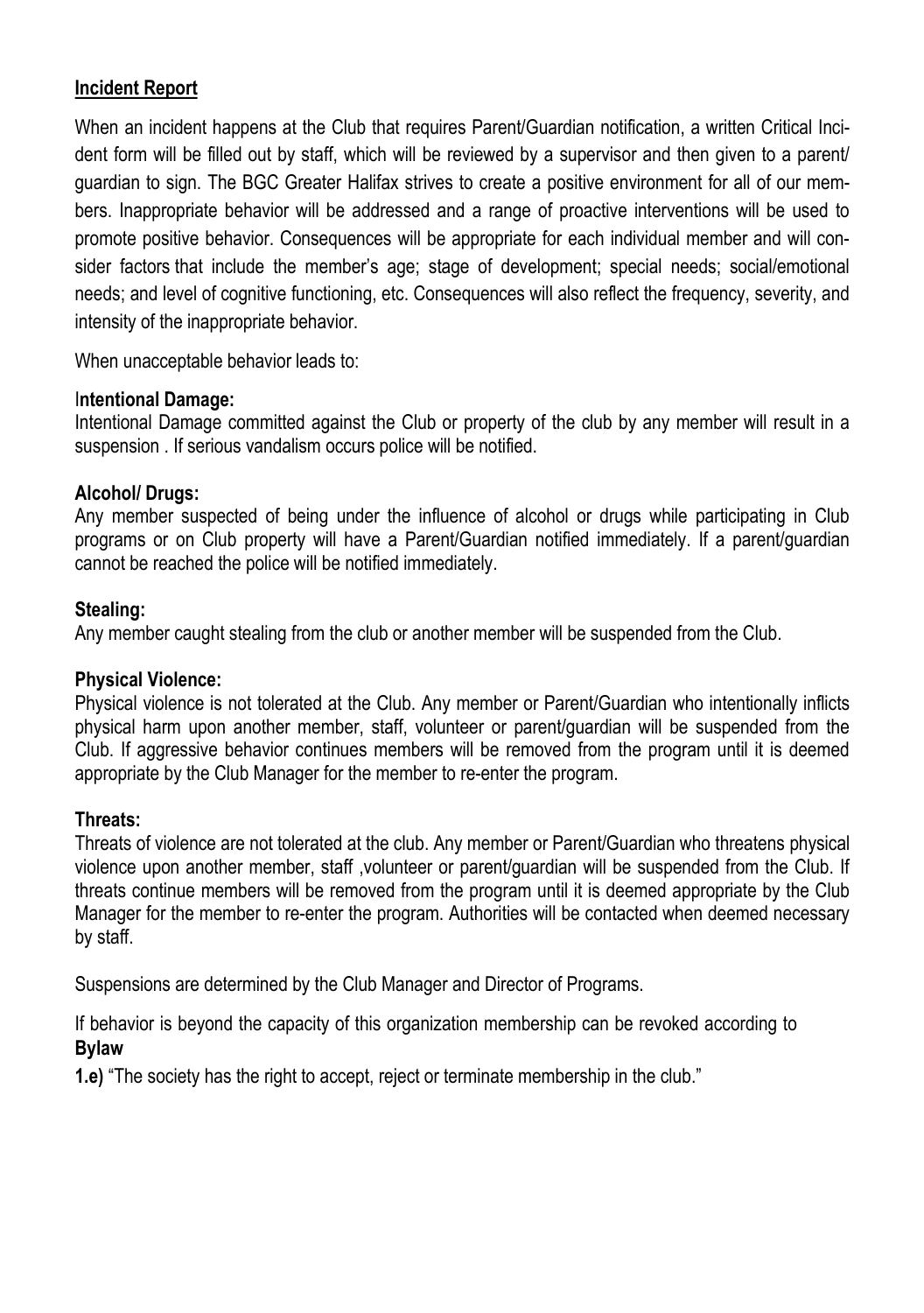# **9. CLUB OPENINGS / CLOSINGS**

The BGC of Greater Halifax sites follow the Halifax Regional Center for Education calendar;

- A. **Storm Days;** When media broadcasts that Halifax Regional Center for Education Schools are closed then **ALL SITES** of the BGC of Greater Halifax will be **CLOSED**.
- B. **Programs/Services;** may be canceled due to inclement weather and will be done at the discretion of Club management**.**
- C. When all Halifax Regional Center for Education Schools are open but school buses are canceled (due to inclement weather or poor road conditions) then the **CLUBS ARE CLOSED**. No service at any Site.
- D. When schools are in session and inclement weather causes a mid-day closure of Halifax Regional Center for Education schools, then the **CLUBS ARE CLOSED**. No service at any Site. Parents/Guardians are responsible for picking up their child/ren from school as applicable.
- E. If a delayed opening for schools is decided upon by Halifax Regional Centre for Education then early morning programs will not operate, but after-school program will run as regularly scheduled.
- F. Holidays and Training; The BGC of Greater Halifax will be closed for the following holidays: *New Year's Day, Heritage Day, Good Friday, Easter Monday, Victoria Day, Labor Day, Remembrance Day, Canada Day, August Civic Holiday, Thanksgiving, Christmas Day, and Boxing Day .*The Boys & Girls Club may be closed prior to or after summer day camp programs. This time is used for staff orientation/training.
- G. **In-service Days;** The club is open on In-service and March Break days according to the Halifax Regional Center for Education schedule. The Club will be open, based upon a mandatory pre-registration. A fee is charged for these days. Should a member arrive on a day for which the parent has not pre-registered, the child will not be accepted to the program and staff will contact the parents/guardians, in order to have the member picked up.

**If a member has an appointment and is scheduled to attend an in-service day, the parent/ guardian is responsible to make alternate arrangements for care on that day. Members must arrive by 9 AM, members arriving after this time will not be accepted to the program on that day.**

# **10. BUSES**

**A. Safety**

Our vehicles are equipped with emergency exits, a first aid kit, road flares and a fire extinguisher in case of an emergency. Members and staff are trained on how to properly exit the bus in case of an emergency.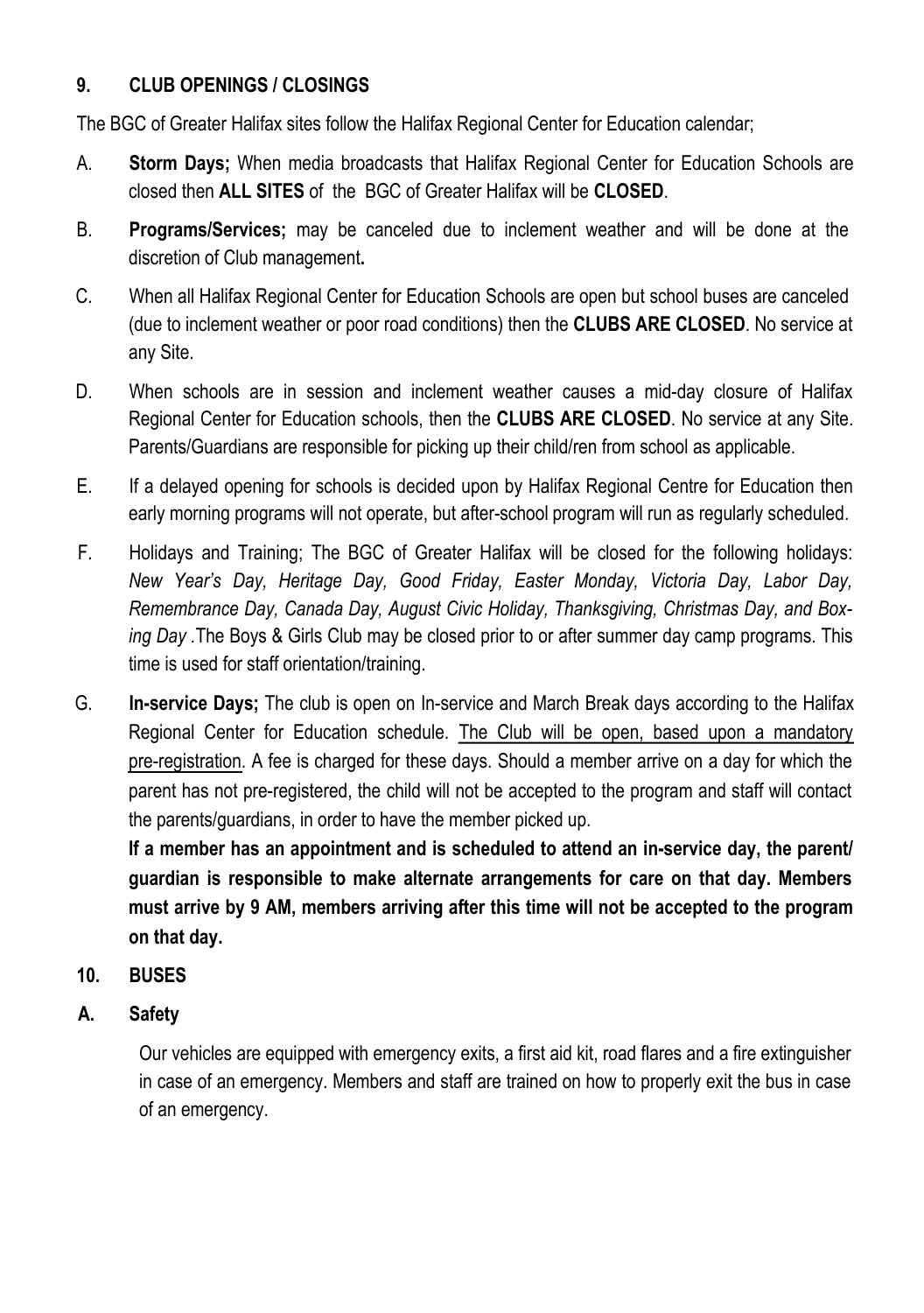## **B. Passenger Rules**

The Club is committed to the safety of its members, staff and volunteers. Accordingly, passengers are required to act in a manner that is conducive to the safe operation of the Bus.

The rules are:

- Passenger's must stay in their seats facing forward while the bus is in motion
- Passenger's feet and/or legs must be clear of aisles
- Passenger's bags/items held on their laps
- Hands must be kept inside the bus
- The bus is filled with passengers from front to back
- No climbing or leaning over the seats
- No fighting with other passengers
- No throwing objects
- No talking (yelling) in an excessively loud manner
- No eating or drinking
- If a member repeatedly violates these guidelines service will be suspended indefinitely.

# **11. WATERFRONT / POOL GUIDELINES**

- Proper arrangements are made by the Club ahead of time with the beaches or pools regarding swim time, attendance, costs (if applicable) etc.
- Lifeguard(s) on duty is in charge.
- Staff and/or the lifeguard will go over rules and boundaries with the members.
- Members who are deemed not strong /non swimmers may be requested to wear a proper sized life jacket. If the member refuses, they MAY NOT be permitted to swim. Parent may be required to provide PFD.
- Staff are in the water with the participants.
- Members not swimming will be supervised by staff. Staff will encourage participants to be active and lead by example.
- Members are expected to stay with their group.

# **12. DISCLOSURE**

- If a member discloses sensitive information staff are required to report it immediately to their direct supervisor.
- The incident will then be reported to the police and/or Department of Community Services.

# **13.GREIVANCE PROCEDURES**

After meeting and discussing the issue(s) with staff and the situation is not resolved then please direct, the complaint to the Club Manager. If you remain unsatisfied please contact the Director of Operations for staff/HR issues or the Director of Programs for any program related concerns. The C.E.O. will only be involved if the matter is of serious nature (i.e. assault, abuse, major injury, missing person, etc.). If satisfaction is still not derived, state your concern in writing and direct it to the Chairperson of the Program Committee. The Chairperson will present the matter to the full Board of Directors at the next scheduled Board meeting. All decisions of the Board of Director's are final.